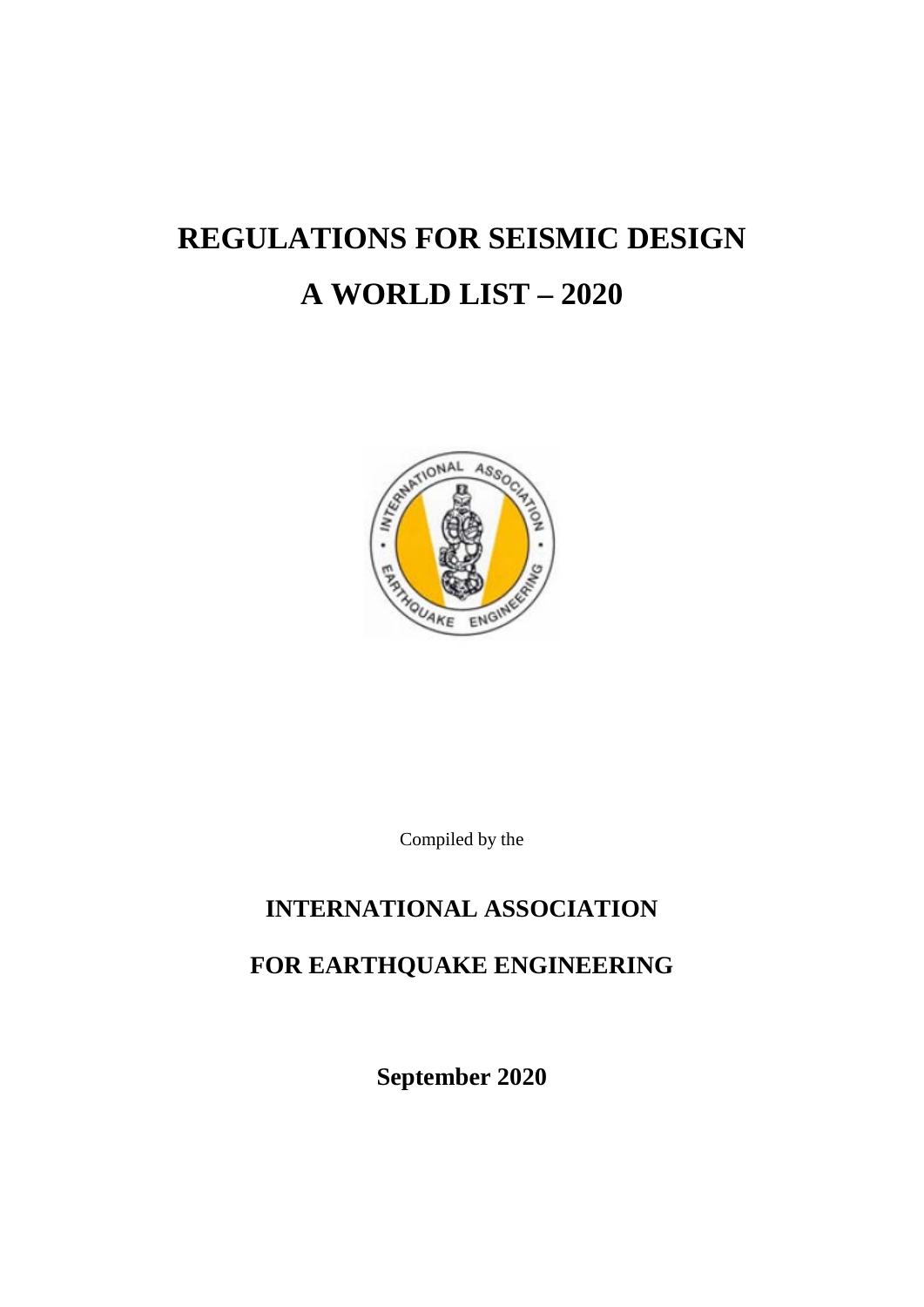## **CENTRAL OFFICE**

INTERNATIONAL ASSOCIATION FOR EARTHQUAKE ENGINEERING (IAEE) Secretary General: Koichi KUSUNOKI Address: KENCHIKU KAIKAN 4th Floor, 5-26-20, Shiba, Minato-ku, Tokyo 108-0014, JAPAN E-mail: secretary@iaee.or.jp Fax: +81-3-5730-2830 (c/o JAEE)

## **EDITORIAL BOARD**

Tatsuya AZUHATA (Chairman) Hisakazu SAKAI Shojiro KATAOKA Yasuji SANADA Masanobu SAKASHITA Koichi KUSUNOKI

## **Cooperation**

International Institute of Seismology and Earthquake Engineering (IISEE) of Building Research Institute (BRI) of Japan